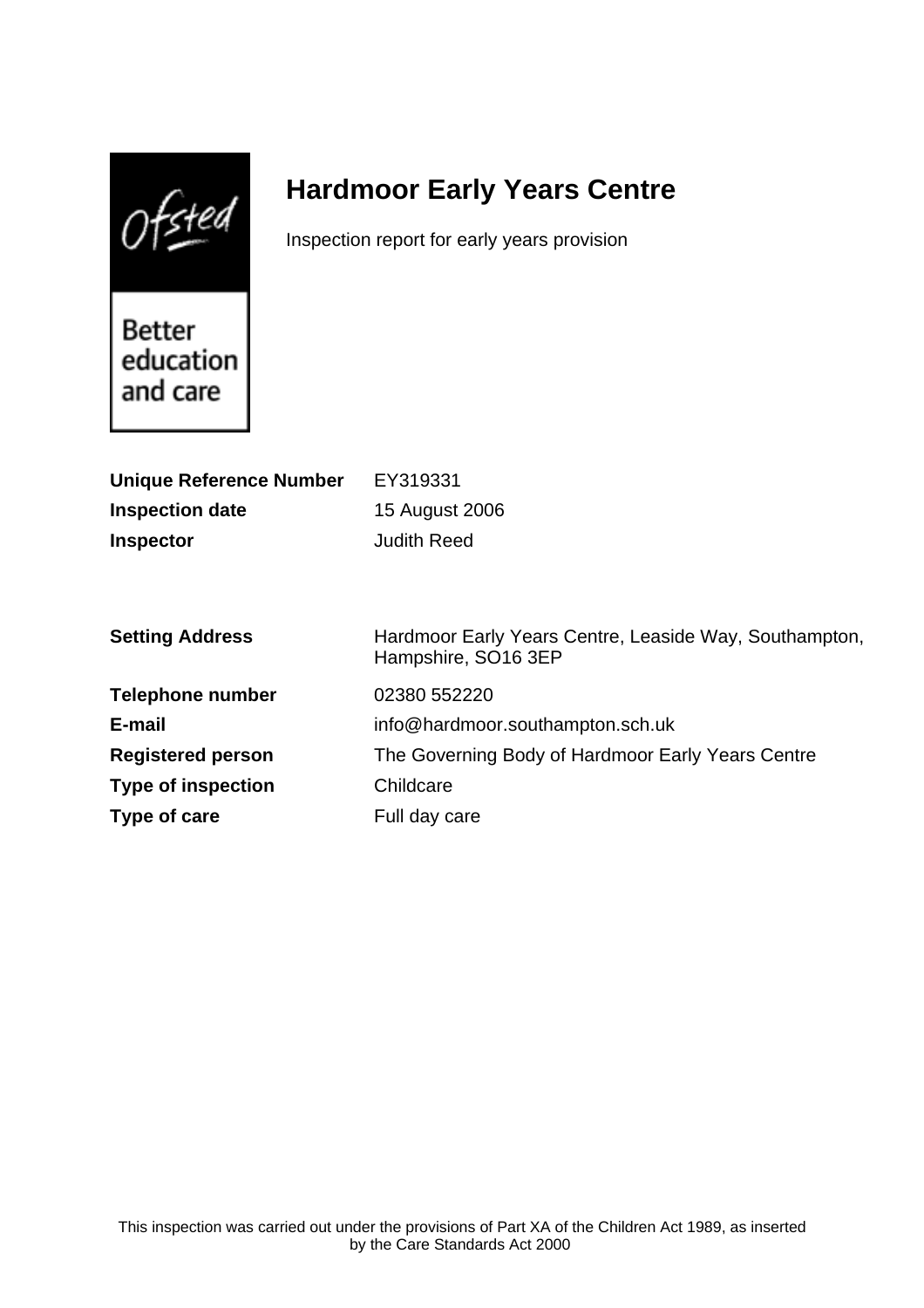# **ABOUT THIS INSPECTION**

The purpose of this inspection is to assure government, parents and the public of the quality of childcare and, if applicable, of nursery education. The inspection was carried out under Part XA Children Act 1989 as introduced by the Care Standards Act 2000 and, where nursery education is provided, under Schedule 26 of the School Standards and Framework Act 1998.

This report details the main strengths and any areas for improvement identified during the inspection. The judgements included in the report are made in relation to the outcomes for children set out in the Children Act 2004; the National Standards for under 8s day care and childminding; and, where nursery education is provided, the Curriculum guidance for the foundation stage.

The report includes information on any complaints about the childcare provision which Ofsted has received since the last inspection or registration or 1 April 2004 whichever is the later.

#### **The key inspection judgements and what they mean**

Outstanding: this aspect of the provision is of exceptionally high quality Good: this aspect of the provision is strong Satisfactory: this aspect of the provision is sound Inadequate: this aspect of the provision is not good enough

For more information about early years inspections, please see the booklet Are you ready for your inspection? which is available from Ofsted's website: www.ofsted.gov.uk.

# **THE QUALITY AND STANDARDS OF THE CARE**

On the basis of the evidence collected on this inspection:

The quality and standards of the care are good. The registered person meets the National Standards for under 8s day care and childminding.

#### **WHAT SORT OF SETTING IS IT?**

Hardmoor Early Years Centre is a nursery school registered to include full day care, initially for children from the ages of two to five years. It is managed by Southampton City Council and a board of governors. A maximum of 140 children may attend the Centre at any one time. The centre is open from 08:00 to 18:00 for 48 weeks of the year. Children have access to four classrooms and a number of enclosed outdoor play areas.

There are currently 67 children aged from two years to under five years on roll. Of these 55 children receive funding for early education. Children may attend all day or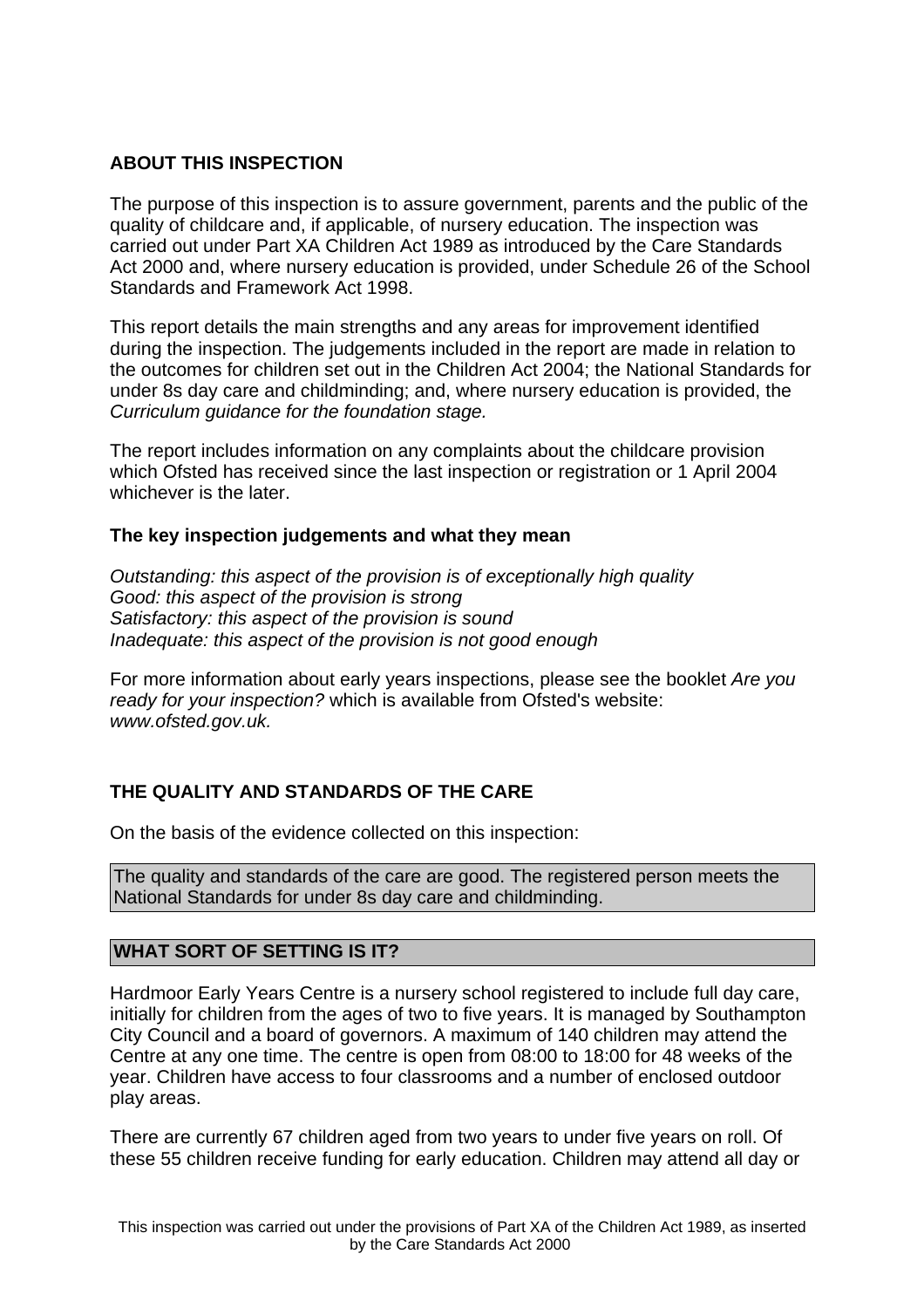for a variety of sessions. The centre is able to provide support for children with special needs and those for whom English is an additional language. The whole of the school premises is used by children and includes the appropriate toilet and washing facilities. Children have access to a fully enclosed outside area and woods. All staff are appropriately qualified.

## **THE EFFECTIVENESS OF THE PROVISION**

#### **Helping children to be healthy**

The provision is good.

Children are healthy as they enjoy many opportunities for physical play. During the school holidays the day care children frequently use the outside play areas with fixed adventure climbing apparatus. They ride tricycles and scooters around the road system painted on the playground surface. Children throw balls into the basket ball net and push around prams. They use the interesting variety of musical instruments in the innovative, multi cultural, music play area. Children explore the wildlife found in the area and experience walks through the woodland area. When the pre school children are present children have free flow play activities inside and outside the classrooms. They freely move around the three classrooms and two outside play areas.

Children benefit from accessing a very clean and healthy environment. Children independently access the toilet facilities with hand basins at suitable height, soap and individual towels available. Children are encouraged to wash their hands after using the toilet, and before having snacks or meals. Nappies are changed in the toilet area and staff employ thorough hygiene procedures. Staff are trained in first aid and there are a number of first aid boxes available around the building. Children's medication is routinely stored in the medical room although this is not always immediately available when required. Staff have obtained emergency medical consent for each child and have suitable documentation to record administration of medication. Children's accidents are recorded on individual sheets and parents are kept informed at the end of the session. Younger children use the small sleep room to rest on day beds. Individual sheets are used for each child.

Children relish the variety of food offered throughout the day. The cook plans a varied and healthy menu including fresh fruit and vegetables each day. Children are offered cereal and milk, or juice, for breakfast if required. They enjoy fruit or bread sticks and cheese as a mid morning snack, with a choice of water or milk to drink. The cook prepares a hot cooked lunch for those who are staying during this period. A further healthy snack is offered during the afternoon and high tea is also available later in the afternoon. A menu is displayed to keep parents and carers informed. Staff are aware of children's food allergies and dietary requirements. Children are encouraged to try various fruits during food tasting activities. They experience strawberries, dates, kiwi, passion fruit, mango, pomegranate and Sharon fruit. Staff talk about the fruit and how it may be used in recipes, and what parts they can eat. Children are encouraged to pour their own drinks from large jugs during break times.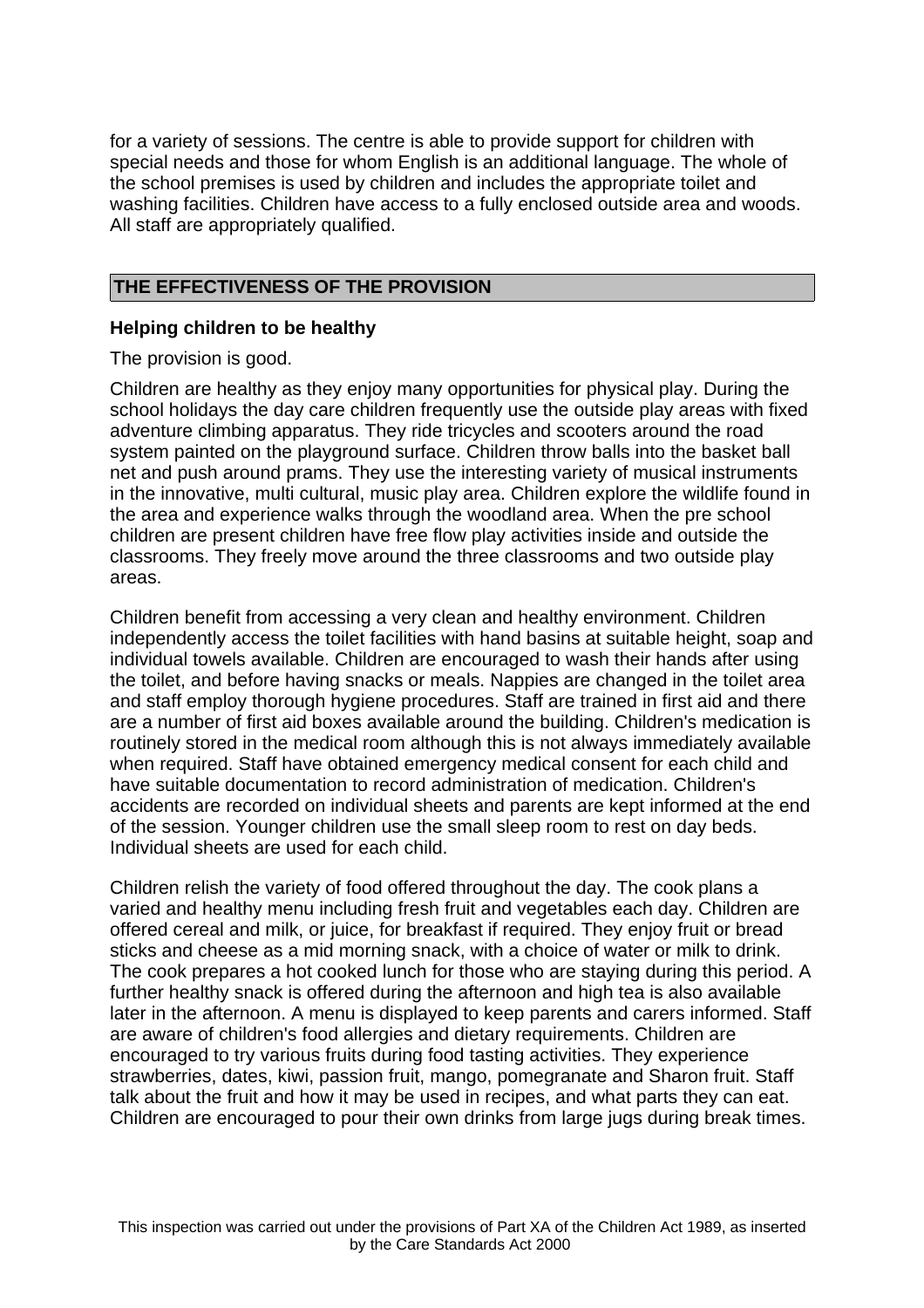# **Protecting children from harm or neglect and helping them stay safe**

The provision is good.

Children are safe and protected in the very well organised and carefully planned environment. Children enter the building with their parents through doors with number pads and security locks. Staff ensure children are safe at all times. Children use three classrooms and two outside play areas throughout the day during term time. They flow inside and outside as they wish. During school holidays and later part of the day children use a room designated as the day care room, as well as one outside play area. All outside play areas and the wooded areas are fully fenced and secure for children. Children use toilet facilities within each base room. Children take part in regular fire evacuation drills. They learn to evacuate from a number of areas within the building. Staff record the fire drill and make a brief evaluation. A named health and safety officer is in place and regular risk assessments are carried out. Staff discuss health and safety during daily briefing as necessary, as well as weekly staff meetings.

Children freely access a comprehensive variety of high quality toys and equipment throughout the centre. Staff ensure all toys are suitable for those children attending and a regular programme of cleaning toys is in place. Children use low level tables and chairs throughout the building. They can use low level day beds if required for sleeping. Toys are stored in suitable low level storage rack and clear plastic boxes. Boxes are clearly labelled. Staff are able to change around toys from large store cupboards and provide further choice, as well as to extend children's learning.

Children are safeguarded by knowledgeable staff. All staff are aware of child protection procedures and would report concerns to named child protection officer. Staff are aware of their professional responsibilities regarding child protection.

# **Helping children achieve well and enjoy what they do**

The provision is outstanding.

Children are busy and very well occupied throughout the day. They have built excellent relationships with the staff who enjoy spending time with children and sharing their experiences. Children particularly delight in spending time in the soft play room where they eagerly clamber up the musical steps and jump from the high platform into the ball pool. Children listen to gentle music which helps create a calm and restful atmosphere. Staff are very aware of children's individual feelings, as one child is distressed by the pictures of fireworks, so the disc is changed to show pictures of fish in an aquarium. Soft play items are brought into the classroom to enable children to experience physical play on the giant, soft play train. They dismantle the pieces of the train and build it again. During morning and afternoon sessions children are encouraged to join in planned activities, although they are also able to choose other activities around the room. Children complete puzzles and ask for assistance from staff when puzzles are more challenging. They observe their own eyes to record the colour and display coloured in templates on a wall chart. Several children choose to place paper on the easel for free painting. They understand that they need to wear a protective overall before commencing their art activity. Staff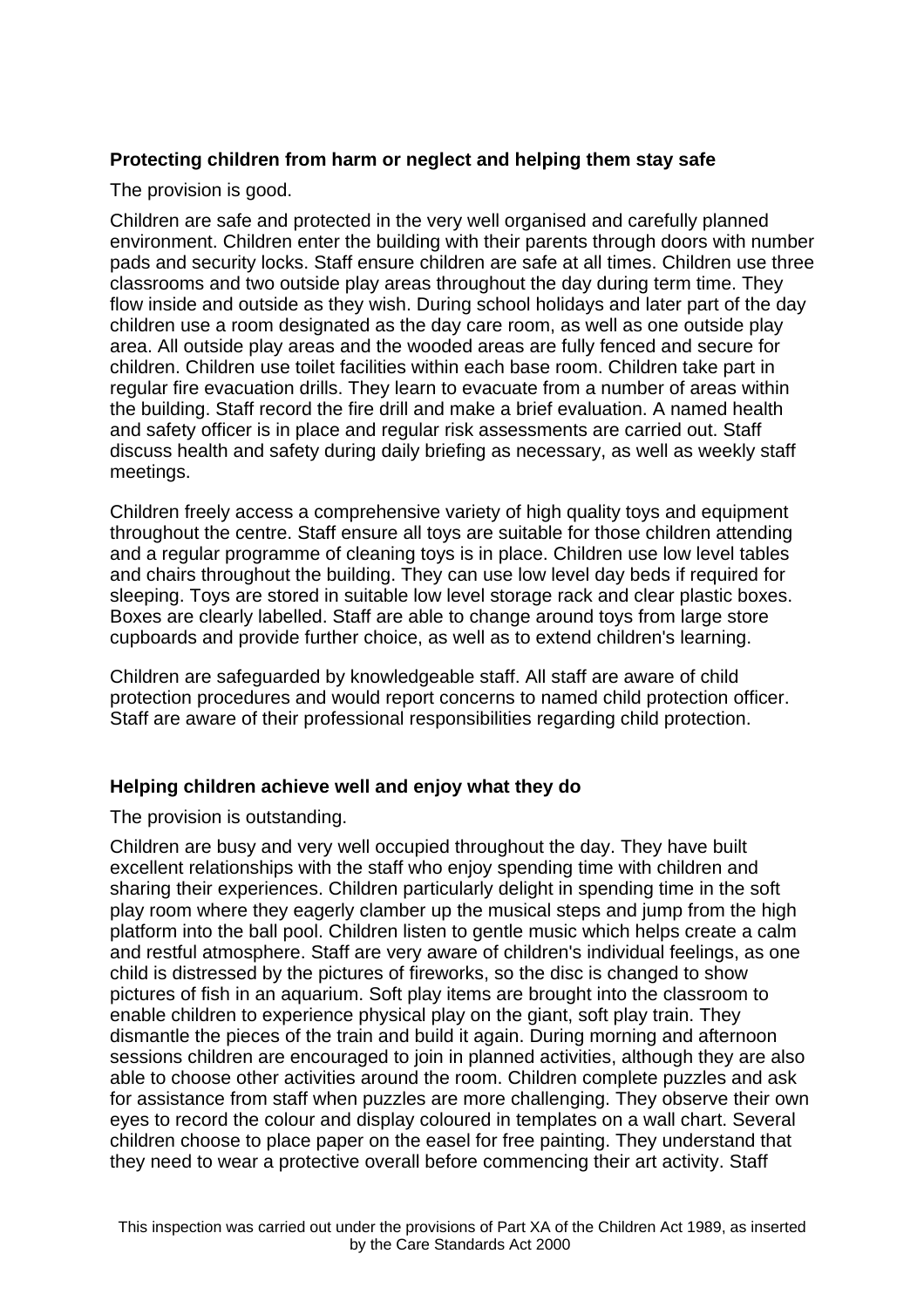praise children's efforts and remove the painting ready to be taken home, or displayed around the room. Children move into the home corner play area and place dolls into the cot or put the kettle on for a cup of tea. Children communicate well with each other and the staff. They offer pretend cups of tea to adults present. They copy a member of staff who is photographing activities, using an old camera from the home corner. The member of staff encourages the children to take photographs with the digital camera to print off on the computer later in the day. Children take many photographs and become familiar with the technology, instructing other adults how to do it. A group of children play co-operatively with the train set on the carpet. They move the engines around and create scenarios. Children help tidy away the train set before going outside to play. Later in the morning children join in play dough making activity and take turns in measuring flour, water, herbs and salt into the bowl. They also take turns in mixing and smelling the ingredients before a member of staff takes the dough to cook in the microwave. They mix dough with two different smells. Children sit quietly in a group and listen to a story before lunch is served. The member of staff uses a large scale book to enable all children to see the pictures clearly.

Children appreciate the frequent opportunities to play outside. They confidently run to the tricycles or cars and sit on them to propel themselves around the roads painted on the play ground surface. Some children enjoy the challenge of carefully taking the tricycles up a slope to roll quickly down again. They call for staff to watch them and repeat the exercise many times in an excited fashion. Children throw balls at a basket ball net or down another slope. Staff encourage the children to fetch the balls again to replace them in the container. Children spot acorns on the ground and show staff who explain about them falling from the trees. A member of staff spots a small grasshopper and calls the children to observe the tiny insect. They are fascinated in the sudden movements and mimic them by jumping around the play area. Children continue to explore the outside area and go into "Handa's House", a copy of the house from the familiar story. Children have helped to decorate this house by decorating wooden animals, which are placed around the outside. Children investigate the outdoor musical activity area while a member of staff is putting the instruments in place. A child helps to place the instruments around the area and distributes the batons also. Children quickly begin to blow through the didgeridoo, and enthusiastically hit the gong with the baton. They jingle the bells, and confidently show how to hit the end of the tubes with a flip flop to make different notes.

#### **Helping children make a positive contribution**

The provision is good.

Children are treated as individuals and staff get to know families through the home visits. Staff have a good understanding of equal opportunities and display a range of pictures showing children from around the world. They offer children a wide choice of toys and artefacts from other cultures including dressing up clothes, cooking implements, musical instruments, books, dolls, and small world figures. Signs around the building show other languages and writing.

Children with disabilities and learning difficulties are welcomed into the centre. Staff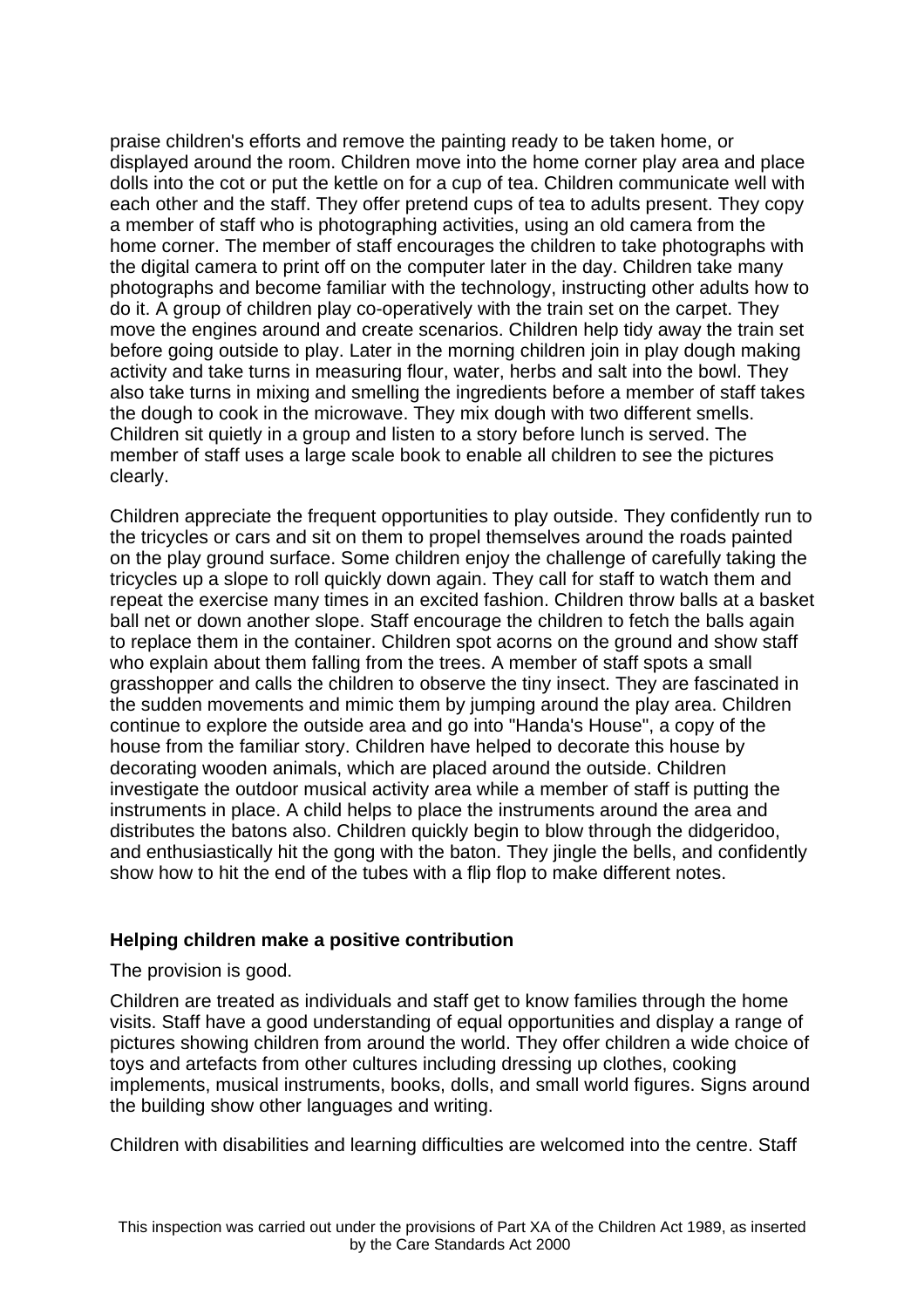ensure all children are safe and provide support when necessary. Suitable toilet facilities are available and all children can access the whole site.

Children behave very well and begin to understand the rules of the centre. They are praised and encouraged in their activities and staff make a point of saying "well done", "good work", and "good job" whenever possible. Children are busy and well occupied throughout their time at the centre. They help themselves to toys from storage and tidy away toys after they are finished with them. Staff are calm and encourage children to be calm and quiet also. They talk to children in a quiet manner. A behaviour management policy is in place.

Children benefit from the good relationship which is quickly established between parents and staff. Home visits prepare both parents and children for attending the centre. Parents state that they are happy with the care provided and they are confident in the day care staff. Staff share information verbally at the end of the session and do not provide written daily feedback. Parents are also kept informed about the centre through regular newsletters and staff are planning to hold information sessions for parents. Parents are familiar with the complaints procedure and a complaints record is available.

#### **Organisation**

The organisation is good.

Children are protected as staff are employed and checked through the local authority. Thorough staff recruitment procedures are in place and the city council ensure all necessary employment checks are carried out. All staff are qualified to the appropriate level and necessary staff records are available if required. Office staff manage administrative duties and a caretaker and cook/housekeeper are also available.

Children move around freely in the very well organised environment. They are registered into the building on daily record sheets which clearly show times of arrival and departure. Children are aware of their own base rooms and younger children, as well as those attending before and after educational sessions, use the day care room. Staff make incidental recordings of observations of children's activities to build into a comprehensive record of development. They use well annotated photographs alongside these observations to show development through the Birth to three matters framework. Management ensure staff ratios are appropriate at all times. Staff move around and support the children well, promoting their enjoyment and experience at the centre. The setting meets the needs of the range of children for whom it provides.

Documentation is stored in a confidential manner. All necessary policies and procedures are in place and parents are briefly made aware of these during the home visit. Key workers visit children in their own home and complete some documentation with parents.

#### **Improvements since the last inspection**